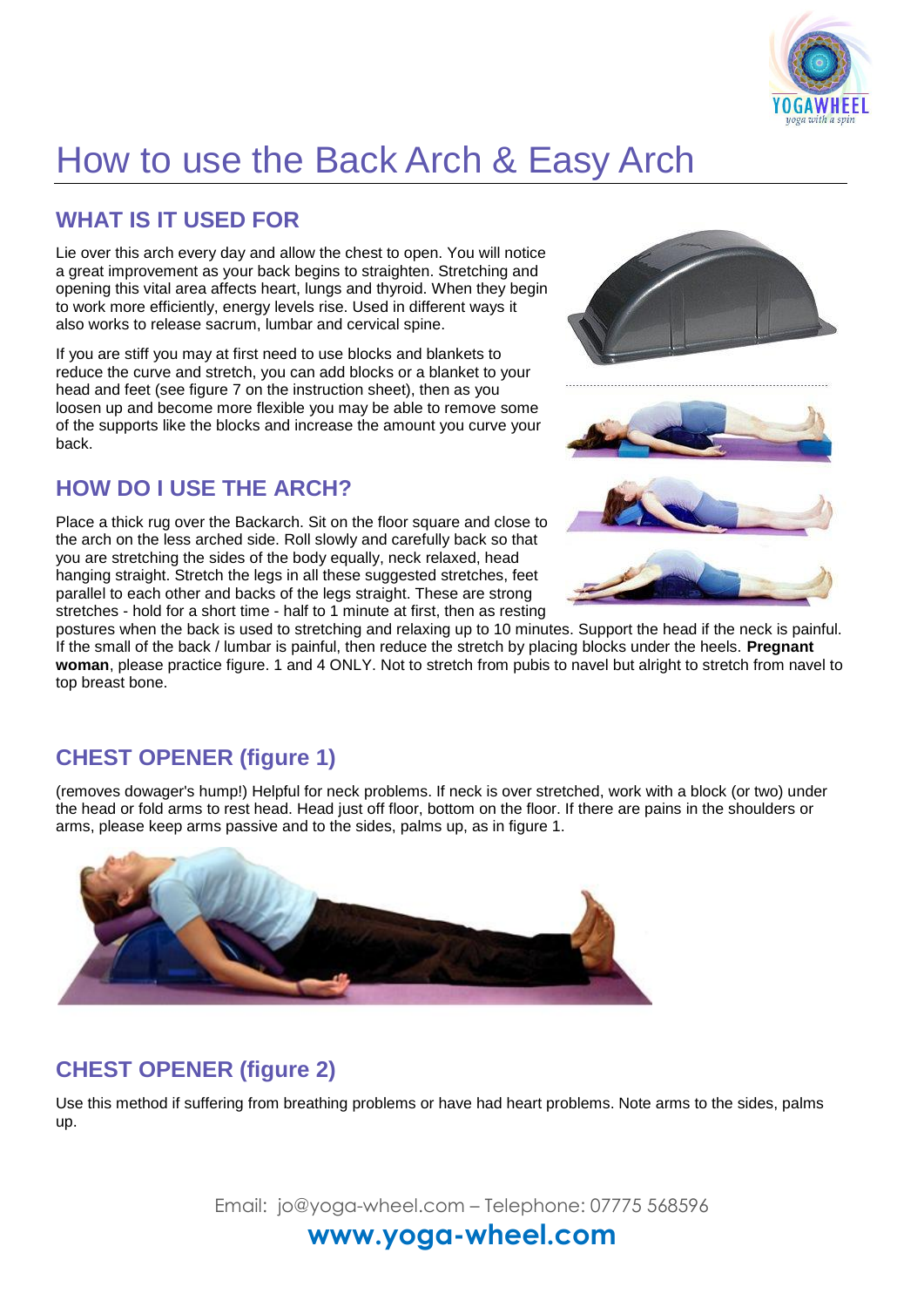

Roll the top of the shoulders to the floor or to blocks, buttocks off floor, relax neck. Allow chest to open to the maximum. If this is too strong, place blocks under the heels and stretch the legs as in figure 7. Relax neck. Helps remove fatigue and releases back aches.



#### **HIP OPENER (figure 3)**

Hips on top. Relax neck and top back. Heavy legs descending, strong pelvic floor lift, tail bone up. The stretch is strongest with arms over head. Helpful for bladder disorders. I suggest women leave this one out if you have a heavy period. Also helpful for those suffering from pain in the sacro-iliac joints. All the hip openers are helpful for stiff hips and lumbar pain. Please place blocks under the heels at first as in figure 7.



#### **LEGS RESTING UP WALL (figure 4)**

Top of shoulders on floor, back legs and buttocks close to wall. Not this one if you have a period - any back archings can accentuate a period: try squatting postures at these times. Can be used when pregnant or with a lesser lift such as one or two blocks under the buttocks against a wall. Recuperative posture opens chest. Helpful for swollen legs, varicose veins and prolapses. Quiet, resting stretch.



Email: jo@yoga-wheel.com – Telephone: 07775 568596 **www.yoga-wheel.com**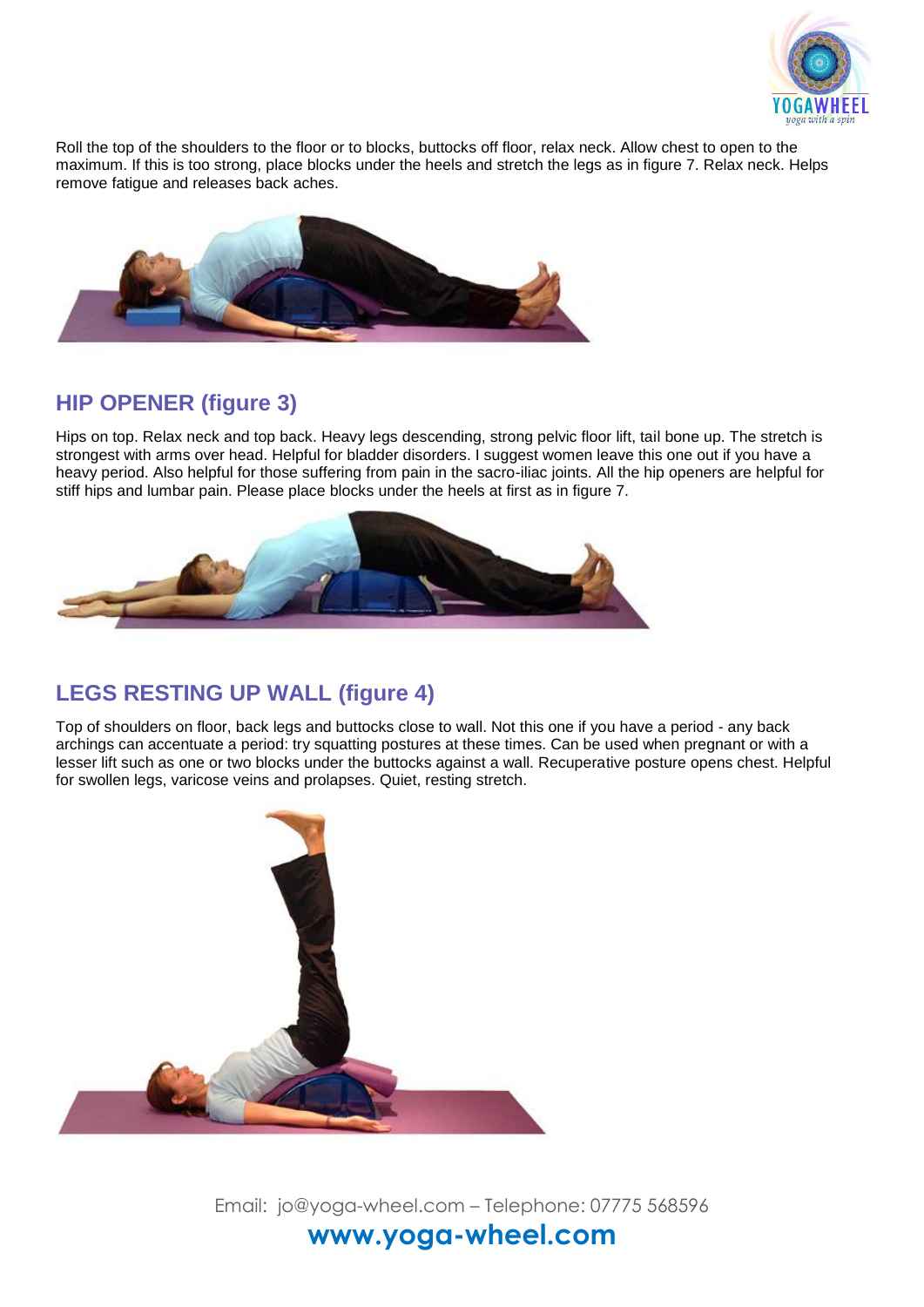

## **BACK ARCH WITH HEAD SUPPORT (figure 5)**



## **BACK ARCH (figure 6)**



## **BACK ARCH WITH SHOULDER & FOOT SUPPORT (figure 7)**



**EASY ARCH (figure 8)**



**EASY ARCH WITH HEAD SUPPORT (figure 9)**

Email: jo@yoga-wheel.com – Telephone: 07775 568596 **www.yoga-wheel.com**